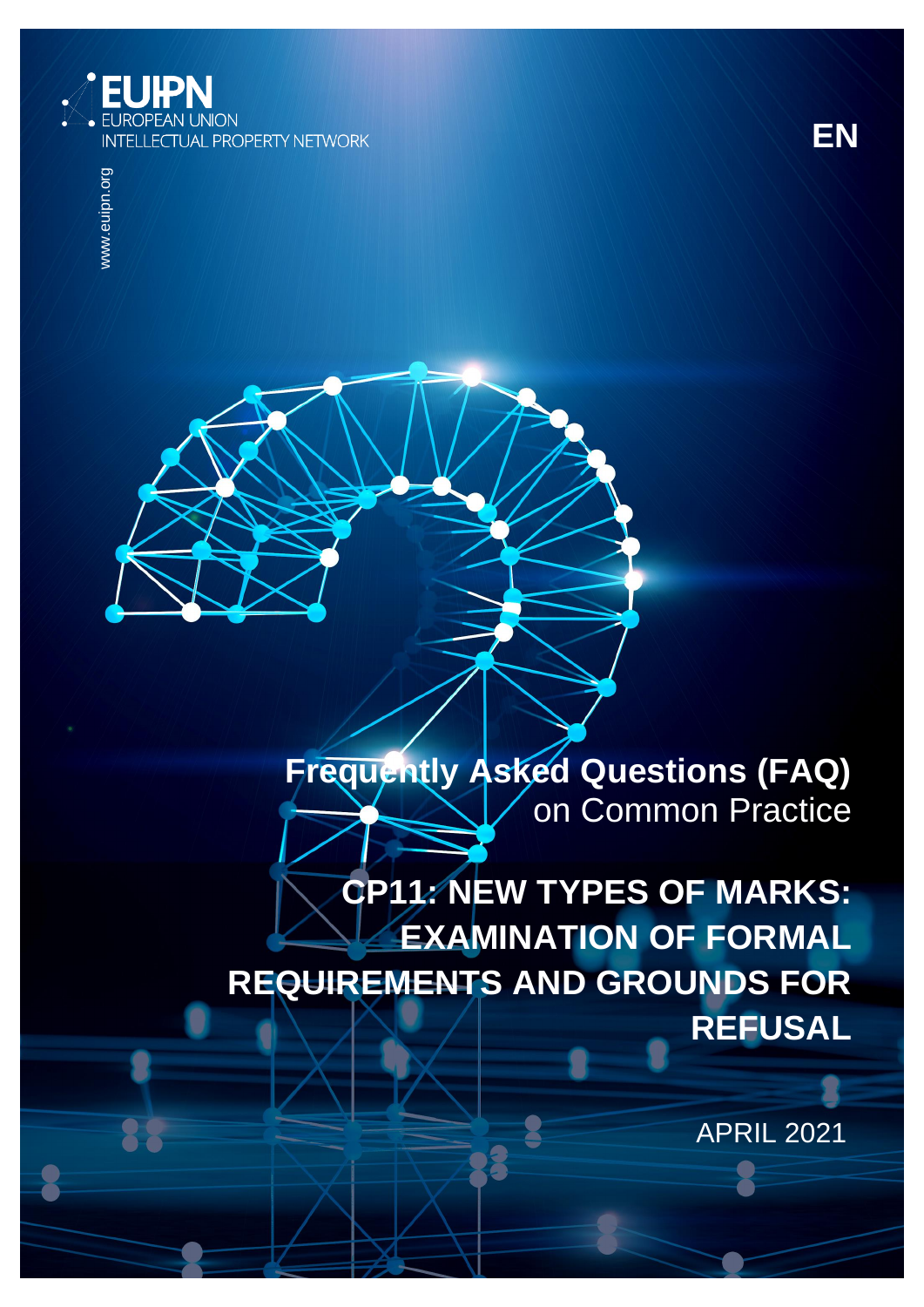

# **CP11 FREQUENTLY ASKED QUESTIONS**

| 1 |       |                                                                                                                                                                                                |  |
|---|-------|------------------------------------------------------------------------------------------------------------------------------------------------------------------------------------------------|--|
|   | 1.1   |                                                                                                                                                                                                |  |
|   |       |                                                                                                                                                                                                |  |
|   |       |                                                                                                                                                                                                |  |
|   | 1.2   |                                                                                                                                                                                                |  |
|   |       | 1.2.1 Which are the new types of mark that are included in the scope of the Common Practice? Why?                                                                                              |  |
|   |       | 1.2.2 Does the Common Practice deal with how new types of mark would be filed and registered with                                                                                              |  |
|   | 1.2.3 | Why does the Common Practice refer to the examination of relative grounds for refusal but                                                                                                      |  |
|   |       | 1.2.4 If 'distinctiveness' and 'dominance of elements' in the mark are out of scope, why does the                                                                                              |  |
|   |       | 1.2.5 When the Common Practice mentions 'traditional trade marks', to which types of trade marks                                                                                               |  |
|   | 1.3   |                                                                                                                                                                                                |  |
|   | 1.3.1 | Is there any document where the definitions and means of representation for sound, motion,                                                                                                     |  |
|   | 1.3.2 | Based on the definition of a 'sound mark' established in the CCNTM, what signs can be                                                                                                          |  |
|   |       | 1.3.3 What are the necessary requirements for a graphically represented sound mark to be                                                                                                       |  |
|   |       | 1.3.4 Are the requirements established in the Shield Mark case an open or closed list when referring                                                                                           |  |
|   | 1.3.5 | If the tempo or speed of the melody and/or the instrument(s) are not necessary requirements to<br>be indicated in a sound mark represented graphically to be considered clear and precise, why |  |
|   | 1.3.6 | Based on the definition of a 'motion mark' established in the CCNTM, what can be registered                                                                                                    |  |
|   |       | 1.3.7 What is the role of the description accompanying a motion mark when it is represented by a                                                                                               |  |
|   | 1.3.8 | Based on the definition of a 'multimedia mark' established in the CCNTM, what can be registered                                                                                                |  |
|   |       | 1.3.9 Can an audiovisual file that includes a black or white screen combined with a sound be                                                                                                   |  |
|   |       | 1.3.10 Based on the definition of a 'hologram mark' established in the CCNTM, what can be registered                                                                                           |  |
|   |       | 1.3.11 Which features may be included in the holographic characteristics of a hologram mark?  8                                                                                                |  |
|   |       | 1.3.12 What has to be shown when the hologram mark is represented in a series of sequential still                                                                                              |  |
|   |       | 1.3.13 Can a sign containing elements with holographic characteristics and other background<br>elements, such as platforms, frames, hands, etc., be registered as a hologram mark?  8          |  |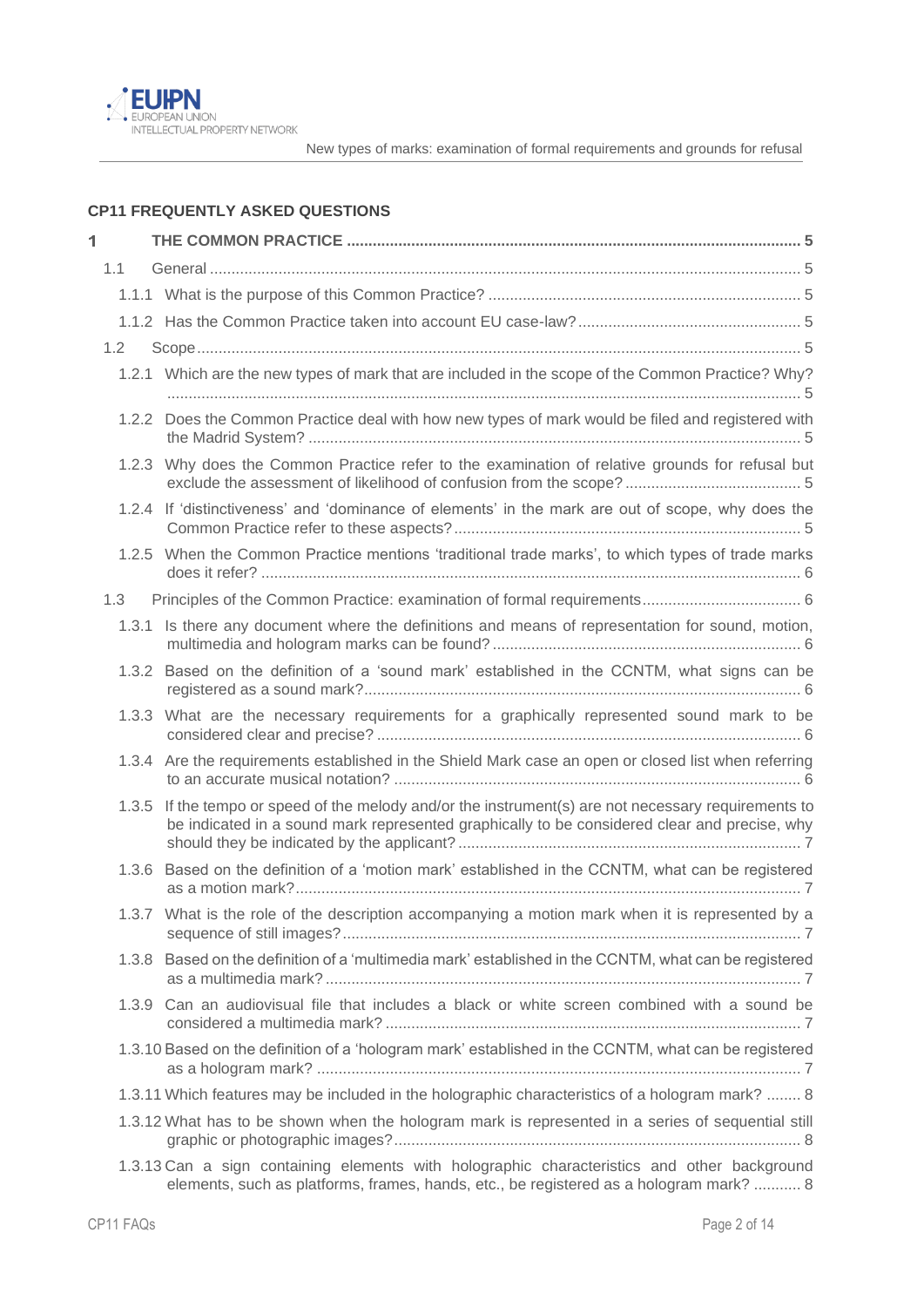

|           | 1.3.14 Can a description be added to accompany the representation of a sound, motion, multimedia                                                                                                                                                                                                               |
|-----------|----------------------------------------------------------------------------------------------------------------------------------------------------------------------------------------------------------------------------------------------------------------------------------------------------------------|
|           | 1.3.15 Taking into account that image files are an acceptable means for representing sound, motion<br>and figurative marks, can a musical notation or a sequence of still images be registered as a                                                                                                            |
|           | 1.3.16 Can a priority claim be accepted when the two filings are for different types of trade mark? 8                                                                                                                                                                                                          |
|           | 1.3.17 Will the format in which the marks are represented have an impact on the outcome of a priority                                                                                                                                                                                                          |
|           | 1.3.18 What are the elements that should be indicated in a graphically represented sound mark in order<br>to accept a priority claim where the other filing is represented by an audio file?  9                                                                                                                |
|           | 1.3.19 Why will the lack of indication of optional elements (tempo/instrument) in a musical notation<br>result in the refusal of a priority claim when the two sound marks are represented in different                                                                                                        |
|           | 1.3.20 Can a difference in the type of instrument (i.e. a piano and a grand piano or a classic guitar and<br>an electric guitar), or the fact that two different musicians reproduce the melody, have an impact<br>on the assessment of priority claims of a sound mark when they are represented in different |
|           | 1.3.21 How can examiners determine the scope of protection of a sound mark represented in a musical                                                                                                                                                                                                            |
|           | 1.3.22 When a priority claim involves two motion marks where the first filing is represented in a video<br>file and the second filing in a sequence of still images, why can a description be required?  9                                                                                                     |
| 1.4       | Principles of the Common Practice: examination of absolute grounds for refusal  10                                                                                                                                                                                                                             |
|           | 1.4.1 Will a consumer perceive a sound, motion, multimedia or hologram as an indication of                                                                                                                                                                                                                     |
|           | 1.4.2 What is the purpose of the groups of sound and motion marks included in the Common Practice                                                                                                                                                                                                              |
| 1.4.3     | Can a particular arrangement of different elements of sounds, such as lyrics, a specific melody,<br>intonation and/or a specific way of singing render the mark distinctive as a whole despite                                                                                                                 |
| 1.4.4     | What other document should be taken into account when assessing distinctiveness of motion,<br>multimedia and/or hologram marks that contain non-distinctive/descriptive/generic verbal                                                                                                                         |
| 1.4.5 Can | particular<br>movement render<br>motion<br>that<br>a<br>mark<br>contains<br>a<br>non-<br>distinctive/descriptive/generic verbal or figurative elements distinctive as a whole? 10                                                                                                                              |
|           | 1.4.6 Would it be possible for a multimedia mark consisting of a combination of both non-<br>distinctive/descriptive/generic image(s) and sound(s) to be considered distinctive?  10                                                                                                                           |
|           | 1.4.7 Does the holographic effect have an impact on the distinctiveness of a hologram mark?  11                                                                                                                                                                                                                |
|           | 1.4.8 Does the applicant obtain exclusive rights for the non-distinctive/descriptive/generic verbal<br>and/or figurative element(s) of a new type of trade mark that has been considered distinctive as<br>a whole, due to, for instance, the existence of a particular arrangement of elements of sounds      |
| 1.5       | Principles of the Common Practice: examination of relative grounds for refusal  11                                                                                                                                                                                                                             |
|           | 1.5.1 Considering that some marks may be represented by different means of representation (e.g.<br>sound marks in musical notation or MP3 file), will the format in which the marks are represented                                                                                                            |

[have an impact on the outcome of the comparison of a new type of mark from the visual, aural](#page-10-3)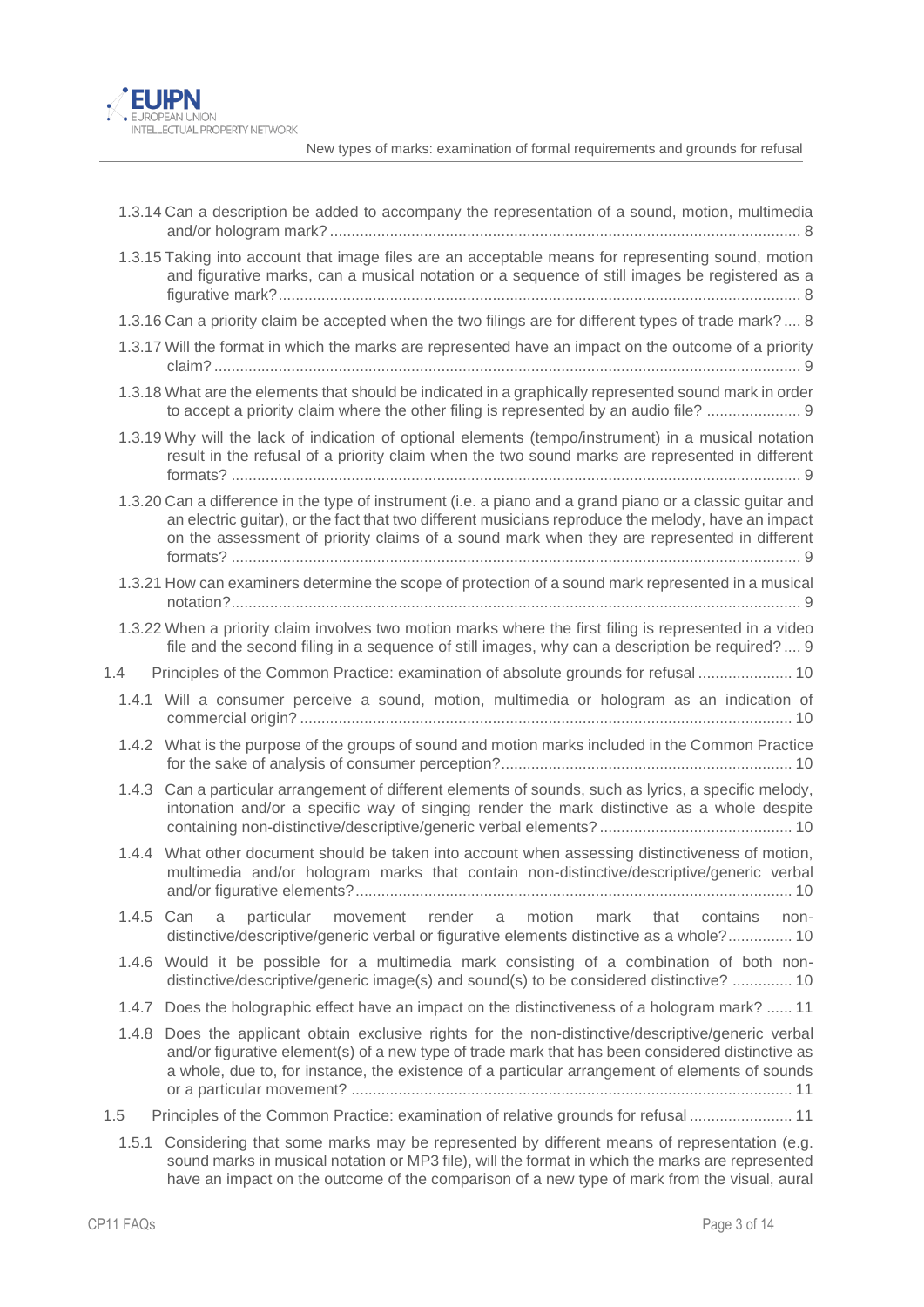

|                |       | 1.5.2 What is the purpose of the 'Preliminary remarks' table in Part C – Examination of relative                                                                                               |
|----------------|-------|------------------------------------------------------------------------------------------------------------------------------------------------------------------------------------------------|
|                |       | 1.5.3 Why is identity not assessed in Part C, Examination of relative grounds for refusal?  11                                                                                                 |
|                |       | 1.5.4 Why is the comparison between two sound, motion and hologram marks when they are<br>represented in different formats not addressed in Part C, Examination of relative grounds for        |
|                | 1.5.5 | Does the pronunciation of the verbal element contained in a sound mark or in the sound of a<br>multimedia mark have any impact on the aural comparison of such marks between them or with      |
| 1.6            |       |                                                                                                                                                                                                |
|                |       | 1.6.1 Are the examples in the Common Practice taken from real trade mark applications?  12                                                                                                     |
|                |       | 1.6.2 Why does the Common Practice include examples in which sound and motion marks are<br>represented graphically if the conventional ways of representing those types of marks are out       |
|                | 1.6.3 | Should it be understood that the examples included in Part A of the Common Practice can be<br>registered as trade marks because they do not fall under any of the grounds for refusal of       |
|                | 1.6.4 | Should it be understood that the examples included in Part B of the Common Practice that do<br>not fall under a concrete ground for refusal mean that they cannot fall under any other grounds |
|                | 1.6.5 | The Common Practice includes three tables with a text explaining hypothetical hologram marks<br>instead of including real representations of hologram marks. What is the reason behind this?   |
|                |       | 1.6.6 Why do some examples include the degree of similarity, particularly, the wording 'to a certain                                                                                           |
|                |       | 1.6.7 Why is the expression of 'at least highly similar' used in some of the examples included in                                                                                              |
| $\overline{2}$ |       |                                                                                                                                                                                                |
| 2.1            |       |                                                                                                                                                                                                |
| 2.2            |       | When an MS IPO decides to implement, what effect will the Common Practice have on its                                                                                                          |
| 2.3            |       |                                                                                                                                                                                                |
| 2.4            |       |                                                                                                                                                                                                |
| 2.5            |       |                                                                                                                                                                                                |
| 2.6            |       | What is the difference between the Common Communication and the Common Practice                                                                                                                |
| 2.7            |       | What would happen if, for instance, there is a judgment/decision regarding the principles stated                                                                                               |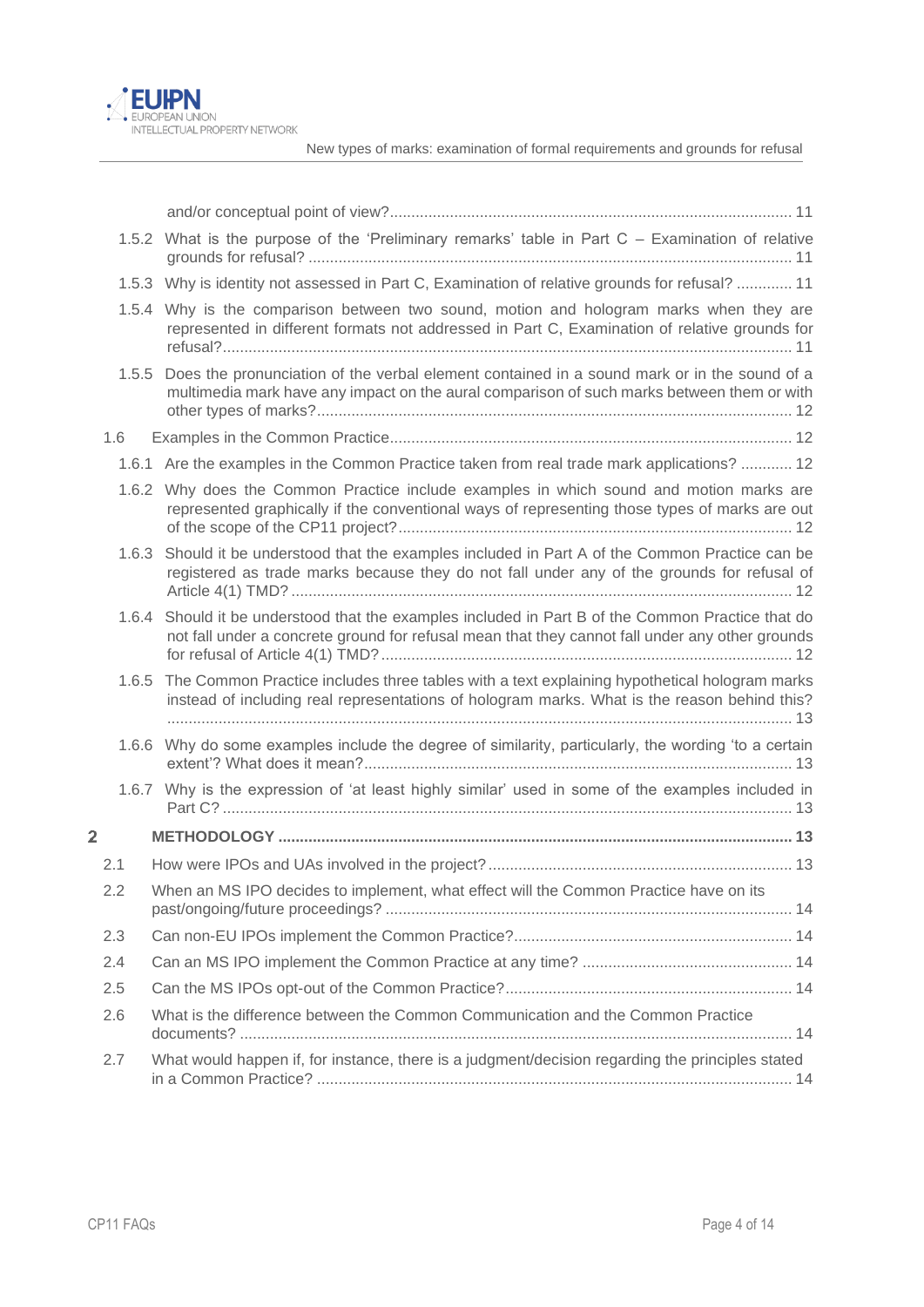

#### <span id="page-4-0"></span>**THE COMMON PRACTICE**  $\overline{\mathbf{1}}$

# <span id="page-4-1"></span>**1.1 General**

# <span id="page-4-2"></span>*1.1.1 What is the purpose of this Common Practice?*

Before this convergence project was launched, there was an absence of established practice among the EU Member States' Intellectual Property Offices (MS IPOs) regarding the filing requirements and examination standards for new types of trade mark, namely sound, motion, multimedia and hologram marks. Taking advantage of the lack of practice regarding these topics, the Common Practice was created to prevent future misalignments, multiplicity of practices and legal uncertainty caused as a consequence of the elimination of the graphical representation requirement from the EU Trade Mark Directive. The Common Practice sets out agreed principles and will serve as a reference document for IPOs, User Associations (UAs), applicants, opponents and representatives, thereby enhancing legal certainty.

# <span id="page-4-3"></span>*1.1.2 Has the Common Practice taken into account EU case-law?*

Given that the CP11 Common Practice concerns the criteria for the examination of formal requirements and grounds for refusal and invalidity of new types of mark and the new ways of representing them, there is an absence of practice in this area and a lack of relevant case-law. Nevertheless, any relevant European, national and regional case-law, as well as decisions that may be applicable, were analysed and used as a reference and inspiration for both the principles and the examples in the document.

# <span id="page-4-4"></span>**1.2 Scope**

### <span id="page-4-5"></span>*1.2.1 Which are the new types of mark that are included in the scope of the Common Practice? Why?*

Sound, motion, multimedia and hologram marks are the only new types of mark that are included in the scope of the Common Practice. The reason for not including other non-traditional marks, such as position, pattern, shapes, etc. is that these have not been affected by the elimination of the graphical representation requirement. In accordance with the legal reform, only the aforementioned marks can be represented using different and new means of representation, such as audio/video files.

### <span id="page-4-6"></span>*1.2.2 Does the Common Practice deal with how new types of mark would be filed and registered with the Madrid System?*

No. Even though the Common Practice aims to establish general principles for the examination of formal requirements for sound, motion, multimedia and hologram marks, the particular implications these types of mark may have in a national jurisdiction, and their interoperability with the Madrid system, are excluded from the scope of the document.

#### <span id="page-4-7"></span>*1.2.3 Why does the Common Practice refer to the examination of relative grounds for refusal but exclude the assessment of likelihood of confusion from the scope?*

Although there are many factors that may have an impact on the global appreciation of likelihood of confusion, such as the dominant components, enhanced or acquired distinctiveness, the degree of attention of the relevant public, coexistence, market conditions, family of marks, etc., it is not the objective of the Common Practice to determine what all those factors are, nor the criteria for their assessment, nor the interdependency between them. Consequently, in terms of relative grounds, the Common Practice's scope is limited to that of the essential aspects of the assessment of likelihood of confusion, which is the comparison of signs from the visual, aural and conceptual perspectives.

#### <span id="page-4-8"></span>*1.2.4 If 'distinctiveness' and 'dominance of elements' in the mark are out of scope, why does the Common Practice refer to these aspects?*

Even though 'distinctiveness' and 'dominance of elements' in the mark are out of the scope of the Common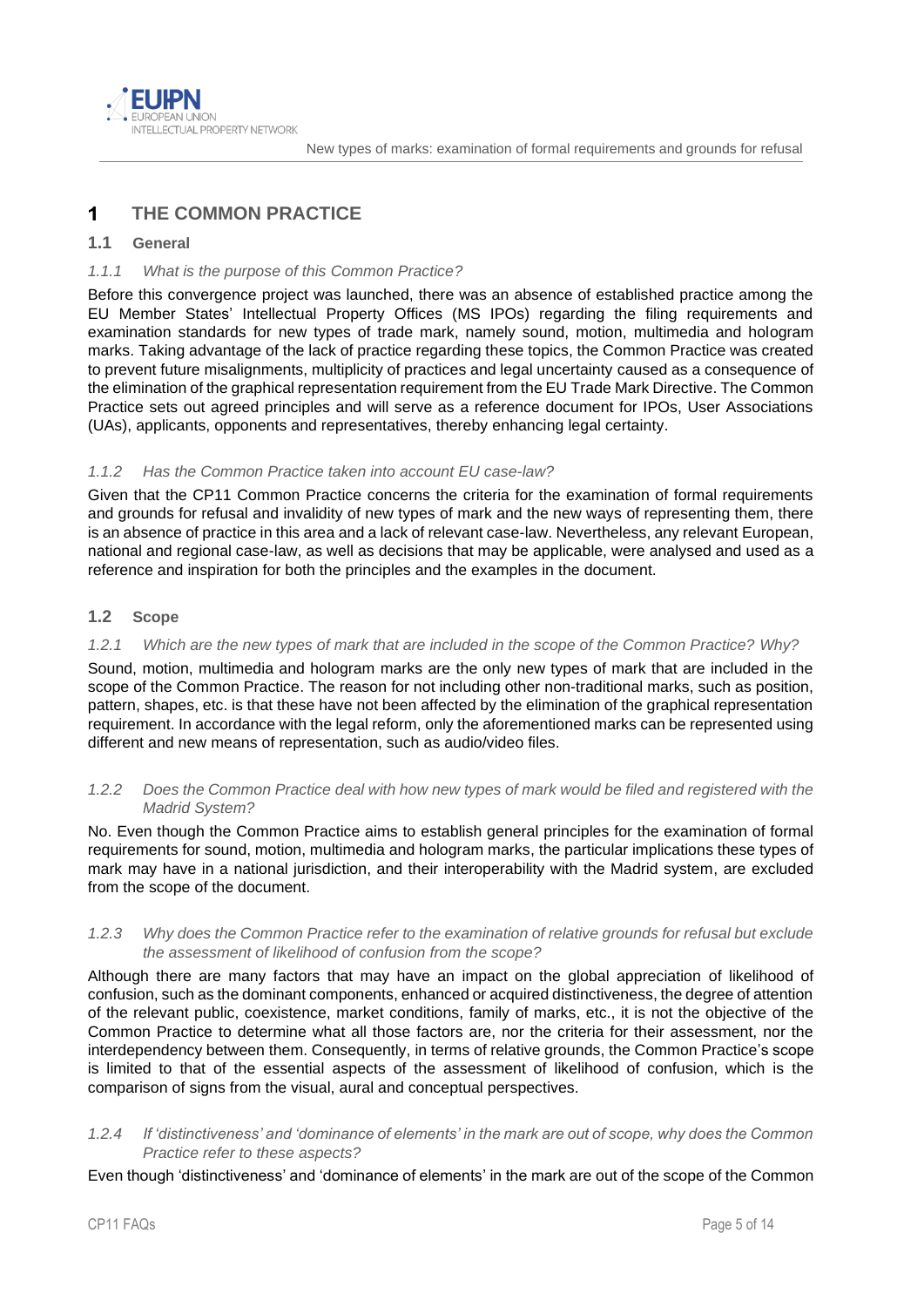Practice, they are referred to within the document strictly for the purposes of carrying out a realistic comparison of the signs (e.g. when, in the assessment, the document highlights that a melody is considered distinctive, or conversely, that a movement is banal). The use of such terms within the document does not mean that the Common Practice seeks to define or harmonise existing definitions.

### <span id="page-5-0"></span>*1.2.5 When the Common Practice mentions 'traditional trade marks', to which types of trade marks does it refer?*

It refers only to word marks, purely figurative marks and composite marks (combination of verbal and figurative elements).

- <span id="page-5-1"></span>**1.3 Principles of the Common Practice: examination of formal requirements**
- <span id="page-5-2"></span>*1.3.1 Is there any document where the definitions and means of representation for sound, motion, multimedia and hologram marks can be found?*

Yes. The MS IPOs and EUIPO agreement on common definitions and means of representation for the new types of trade mark can be found in the '*Common Communication on the representation of new types of*  trade marks<sup>(1)</sup>' (hereinafter, 'CCNTM').

<span id="page-5-3"></span>*1.3.2 Based on the definition of a 'sound mark' established in the CCNTM, what signs can be registered as a sound mark?*

Following the definition of sound marks established in the CCNTM, any sign containing one or more sounds, regardless of the kind of sound contained in it (e.g. verbal elements perceived in the sound, a sound in nature, sounds of animals, a melody, etc.) can be registered as a sound mark.

#### <span id="page-5-4"></span>*1.3.3 What are the necessary requirements for a graphically represented sound mark to be considered clear and precise?*

In line with the Court of Justice of the EU's 'Shield Mark' judgment (27/11/2003, C-283/01, Musical notation, EU:C:2003:641), an accurate representation of a musical notation must include all those elements that are necessary to determine its clear and precise subject matter of protection. Those requirements are satisfied where the sign is represented by a stave divided into measures (bars) and showing, in particular, a clef and all the musical notes that are necessary to reproduce the melody.

This means that an applicant can obtain the registration of a sound mark represented by a musical notation without the need to indicate the tempo or speed of the melody and/or the instrument(s) used to reproduce the melody.

<span id="page-5-5"></span>*1.3.4 Are the requirements established in the Shield Mark case an open or closed list when referring to an accurate musical notation?*

The requirements established in the Shield Mark case are a closed list. After analysing the Court of Justice of the EU's 'Shield Mark' judgment (27/11/2003, C-283/01, Musical notation, EU:C:2003:641), it was agreed that it only refers to the tempo in relative terms, that is the proportional duration between the different notes of the melody, which includes rests, silences, etc. However, that judgment does not mention the tempo in absolute terms, that is the speed of the melody (usually measured in beats per minute) nor the instrument that is used to reproduce the melody. Therefore, those elements cannot be considered as necessary requirements for a graphically represented sound mark to be considered clear and precise.

<sup>(</sup> 1 [\) https://euipo.europa.eu/tunnel-](https://euipo.europa.eu/tunnel-web/secure/webdav/guest/document_library/contentPdfs/about_euipo/who_we_are/common_communication/common_communication_8/common_communication8_en.pdf)

[web/secure/webdav/guest/document\\_library/contentPdfs/about\\_euipo/who\\_we\\_are/common\\_communication/commo](https://euipo.europa.eu/tunnel-web/secure/webdav/guest/document_library/contentPdfs/about_euipo/who_we_are/common_communication/common_communication_8/common_communication8_en.pdf) [n\\_communication\\_8/common\\_communication8\\_en.pdf](https://euipo.europa.eu/tunnel-web/secure/webdav/guest/document_library/contentPdfs/about_euipo/who_we_are/common_communication/common_communication_8/common_communication8_en.pdf)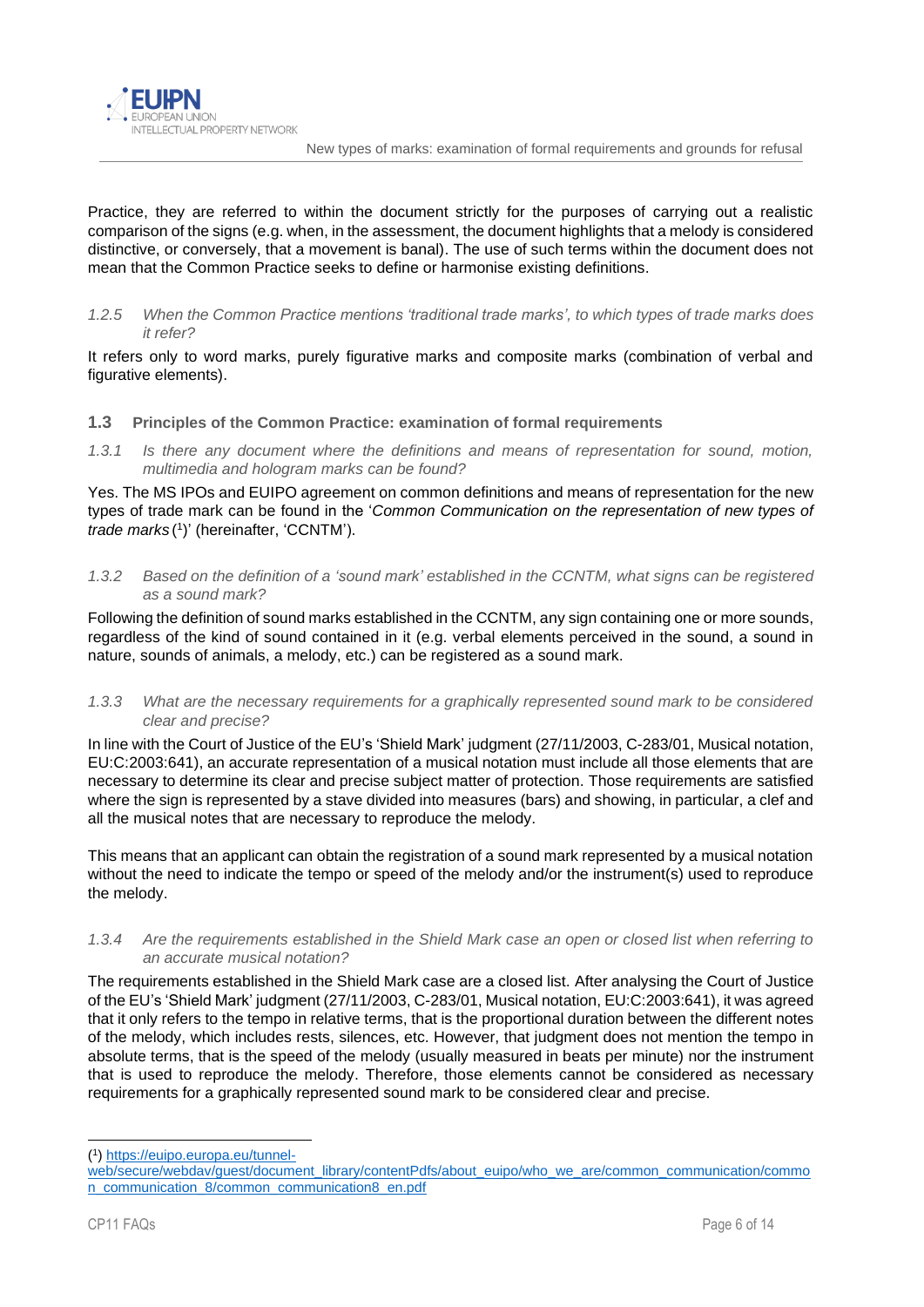

### <span id="page-6-0"></span>*1.3.5 If the tempo or speed of the melody and/or the instrument(s) are not necessary requirements to be indicated in a sound mark represented graphically to be considered clear and precise, why should they be indicated by the applicant?*

Even though the tempo or speed of the melody and the instrument(s) are optional elements to be indicated in a graphically represented sound mark, they play an important role when it comes to the assessment of identity in a priority claim or in a relative grounds proceeding. More concretely, the absence of those elements in a graphically represented sound mark will mean the rejection of a priority claim when the file formats of the filings are not identical. Additionally, such absence might also have an impact on the assessment of the relative grounds for refusal and invalidity when the assessment of the identity of the subject matter or its comparison involves graphically represented sound marks.

### <span id="page-6-1"></span>*1.3.6 Based on the definition of a 'motion mark' established in the CCNTM, what can be registered as a motion mark?*

Following the definition of a motion mark established in the CCNTM, this type of mark is not restricted to signs depicting movement. A sign may also be qualified as a motion mark if it is capable of showing a change in the position of the elements (for instance, a sequence of stills), a change of colour or a change of elements, understood as the replacement of one image by another.

# <span id="page-6-2"></span>*1.3.7 What is the role of the description accompanying a motion mark when it is represented by a sequence of still images?*

The description accompanying a motion mark represented graphically is not mandatory. However, if added it may serve to clarify the duration, repetitions and the speed of the motion/movements, and the necessary elements to clearly understand the movement of the mark. It is important to bear in mind that, when examining a priority claim involving two motion marks represented in different formats (video file versus sequence of still images), such a description explaining the cited elements may play an important role since its absence may result in a refusal. Additionally, such absence might also have an impact on the assessment of the relative grounds for refusal and invalidity when the assessment of the identity of the subject matter or its comparison involves graphically represented motion marks.

# <span id="page-6-3"></span>*1.3.8 Based on the definition of a 'multimedia mark' established in the CCNTM, what can be registered as a multimedia mark?*

Following the definition of multimedia marks established in the CCNTMs, any sign consisting of a combination of visual and audio elements should be classified as a multimedia mark.

# <span id="page-6-4"></span>*1.3.9 Can an audiovisual file that includes a black or white screen combined with a sound be considered a multimedia mark?*

Yes. The fact that an audiovisual file contains a black or white screen combined with a sound does not preclude the mark from being classified as a multimedia mark. This is because the file would still fulfil the formal requirements established by the CCNTM, that is, the combination of image and sound. Nevertheless, it should be borne in mind that the fact that a black or white screen combined with a sound can be qualified as a multimedia mark does not imply that the sign contained in it will overcome the absolute grounds for refusal established in Article 4 TMD.

#### <span id="page-6-5"></span>*1.3.10 Based on the definition of a 'hologram mark' established in the CCNTM, what can be registered as a hologram mark?*

Following the definition of a hologram mark established in the CCNTM, any sign consisting of elements with holographic characteristics should be classified as a hologram mark. In this regard, a hologram is an image that changes its appearance when looked at from different angles. For instance: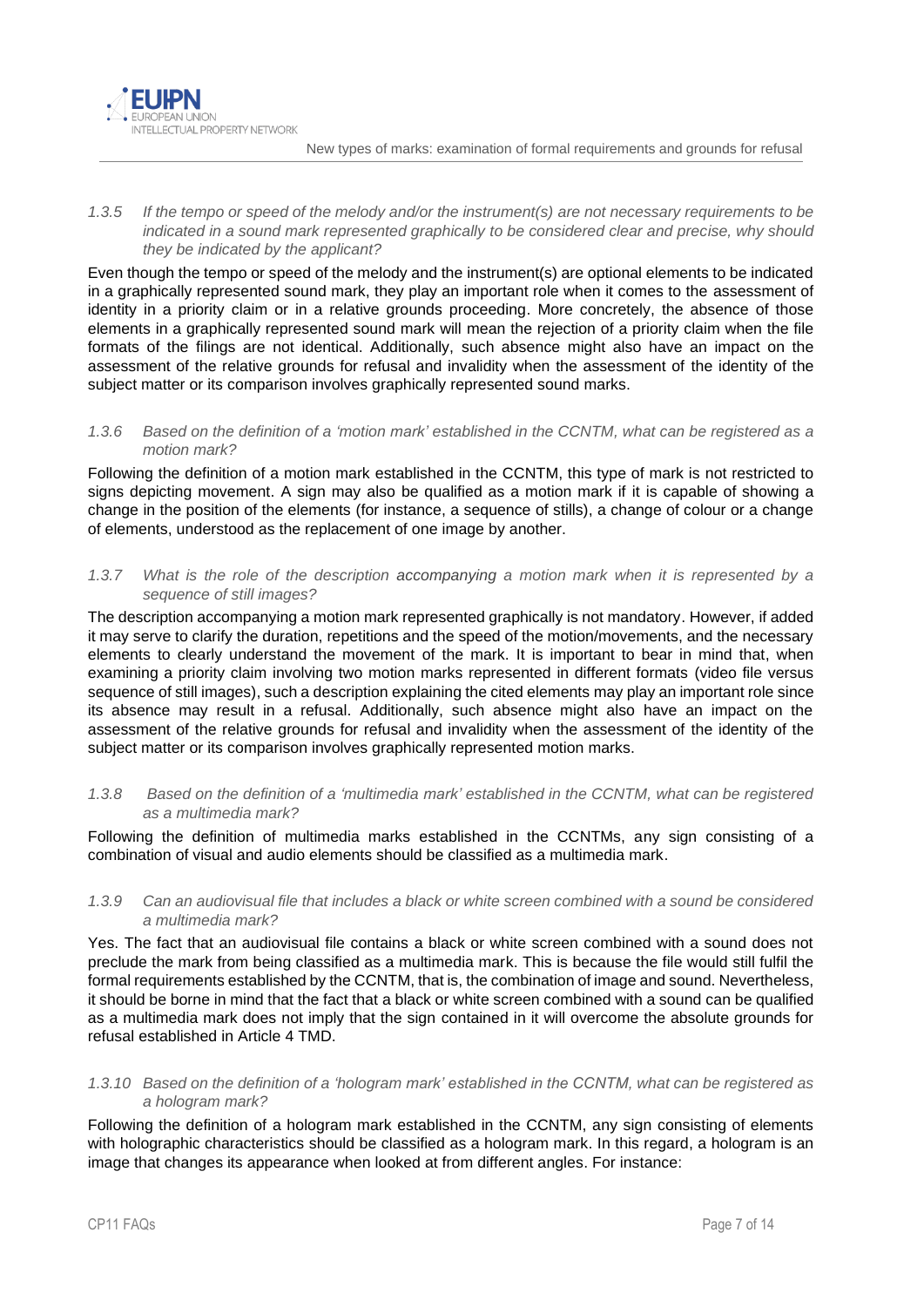

- 1. A hologram can be a physical flat structure that uses light diffraction to create visual images.
- 2. A hologram can be a digital projection or visualisation of an object displayed via *light field displays*.

<span id="page-7-0"></span>*1.3.11 Which features may be included in the holographic characteristics of a hologram mark?*

Holographic characteristics may include some of the following features:

- image swapping effect; image morphing effect;
- three-dimensional volume effect, e.g. image appears to emerge;
- three-dimensional deep effect, e.g. image appears to have depth;
- rotating and/or moving three-dimensional elements in digital holograms;
- digitally visualised effects, e.g. on LED display.
- <span id="page-7-1"></span>*1.3.12 What has to be shown when the hologram mark is represented in a series of sequential still graphic or photographic images?*

The images must display all the views from different angles that are necessary to sufficiently identify the holographic effect in its entirety, particularly its height, width, depth and/or morphing effects of the threedimensional image.

<span id="page-7-2"></span>*1.3.13 Can a sign containing elements with holographic characteristics and other background elements, such as platforms, frames, hands, etc., be registered as a hologram mark?*

Yes. A sign can be registered as a hologram mark even if its representation includes background elements, such as platforms, frames, hands, etc., provided that it contains verbal and/or figurative elements with holographic characteristics. However, it should be borne in mind that, when the hologram mark includes such background elements, they will form part of the scope of protection of the relevant mark.

<span id="page-7-3"></span>*1.3.14 Can a description be added to accompany the representation of a sound, motion, multimedia and/or hologram mark?*

The CCNTM, agreed by all the MS IPOs and the EUIPO, only refers to the possibility of adding a description to one of the new types of trade mark analysed in the CP11 Common Practice, namely, 'motion marks'. However, the fact that the CCNTM does not refer to the possibility of adding a description to other types of trade mark does not preclude the possibility that some IPOs may also accept them. In any event, if added, it should be noted that the description has to be in accordance with the representation of the trade mark and must not contradict the representation of the mark or extend its scope.

<span id="page-7-4"></span>*1.3.15 Taking into account that image files are an acceptable means for representing sound, motion and figurative marks, can a musical notation or a sequence of still images be registered as a figurative mark?*

Yes. If the application does not contain any other information indicating that the applicant's intention was to apply for another type of trade mark, the mark will be accepted according to the type of trade mark selected by the applicant, for example, a figurative mark, provided that the representation of the mark complies with the legal requirements for that specific type. In these cases, the scope of protection and the subject matter of the trade mark will vary according to the type of mark accepted.

#### <span id="page-7-5"></span>*1.3.16 Can a priority claim be accepted when the two filings are for different types of trade mark?*

Yes. Although the filings are for different types (e.g. 'other mark' versus 'multimedia mark'), a priority claim may be accepted provided that both filings have an identical subject matter.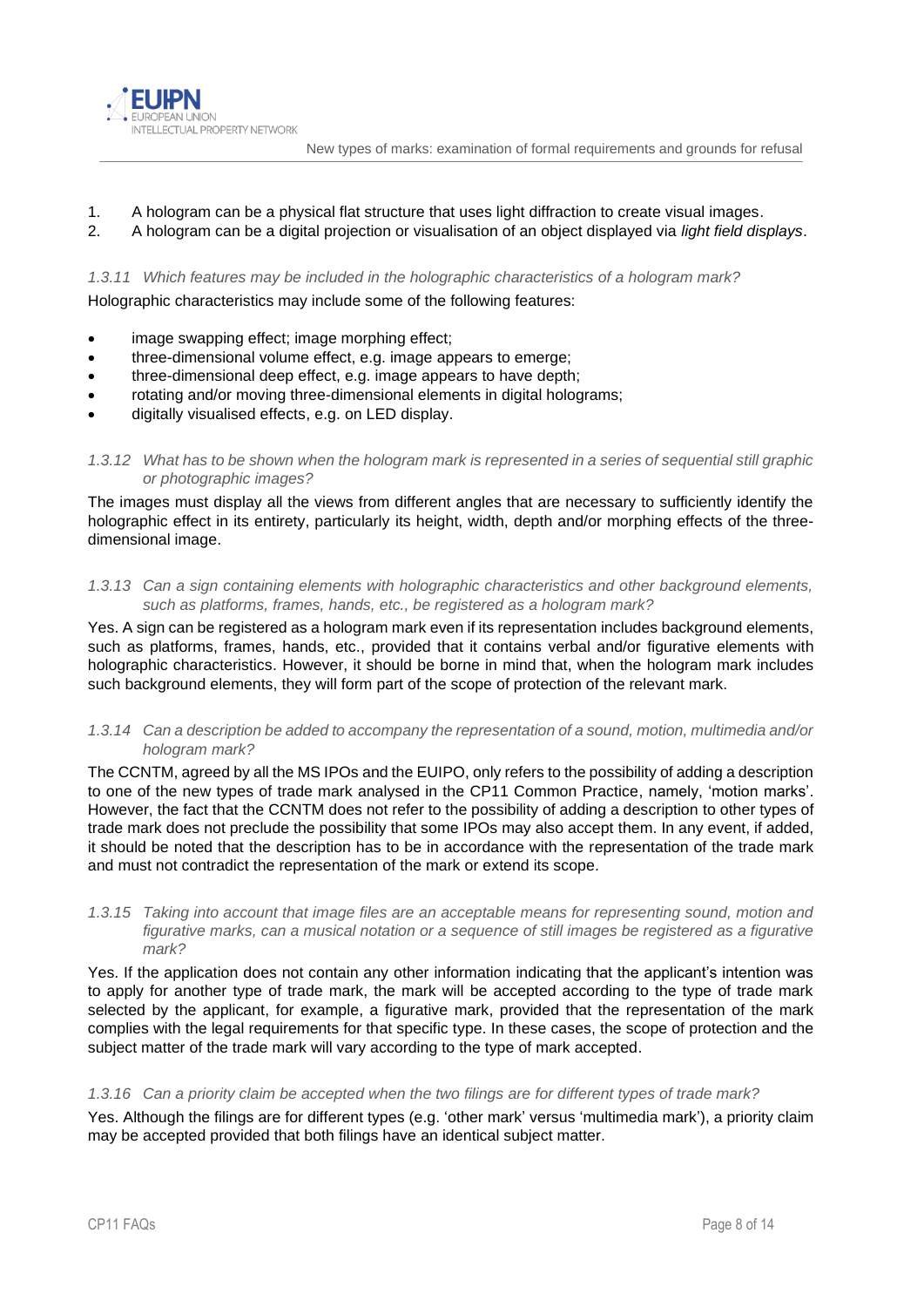

<span id="page-8-0"></span>*1.3.17 Will the format in which the marks are represented have an impact on the outcome of a priority claim?*

No. The outcome of a priority claim will be the same regardless of the format in which the filings are represented.

<span id="page-8-1"></span>*1.3.18 What are the elements that should be indicated in a graphically represented sound mark in order to accept a priority claim where the other filing is represented by an audio file?*

The musical notation must indicate the Shield mark case requirements (27/11/2003, C-283/01, Musical notation, EU:C:2003:641), that is, a stave divided into measures (bars) and showing, in particular, a clef and all the musical notes that are necessary to reproduce the melody, **as well as** the tempo, understood as the speed of the melody and the instrument(s) used to reproduce it (optional elements).

<span id="page-8-2"></span>*1.3.19 Why will the lack of indication of optional elements (tempo/instrument) in a musical notation result in the refusal of a priority claim when the two sound marks are represented in different formats?*

Taking into account that a priority claim involving two sound marks represented by means of an audio file will be rejected when they consist of the same melody but are reproduced at a different speed or played with different instrument(s), the outcome would have to be the same when the two sound marks are represented in different formats, that is, one with a musical notation and the other in an audio file.

Therefore, even though it is possible for an applicant to register a sound mark represented graphically without the indication of the tempo or speed of the melody and/or without the indication of the instrument(s) used to reproduced the melody, the consequence of not indicating them in the musical notation will imply a rejection when assessing a priority claim that involves such musical notation with another sound mark consisting of the same melody but represented by an audio file, since in the latter the tempo and the instrument(s) are already fixed.

<span id="page-8-3"></span>*1.3.20 Can a difference in the type of instrument (i.e. a piano and a grand piano or a classic guitar and an electric guitar), or the fact that two different musicians reproduce the melody, have an impact on the assessment of priority claims of a sound mark when they are represented in different formats?*

The differences between a melody reproduced by a piano and the same melody reproduced by a grand piano, and the differences between a melody played by different musicians or in different styles should not be found prejudicial to conclude identity in a priority claim examination, as long as the Shield mark case requirements (27/11/2003, C-283/01, Musical notation, EU:C:2003:641), together with the optional elements, are indicated in the musical notation.

#### <span id="page-8-4"></span>*1.3.21 How can examiners determine the scope of protection of a sound mark represented in a musical notation?*

When a sound mark is represented graphically by means of a musical notation, in order to know what the applicant intends to protect, it is necessary for the examiner to reproduce the melody for which protection is intended. This is especially relevant when examining the absolute and relative grounds for refusal and also when assessing a priority claim where at least one of the marks is a sound mark represented graphically.

<span id="page-8-5"></span>*1.3.22 When a priority claim involves two motion marks where the first filing is represented in a video file and the second filing in a sequence of still images, why can a description be required?*

In those cases where the first filing is represented in a video file and the second filing is represented in a sequence of still images, and the complete movement of the motion mark cannot be clearly identified from the latter, a description can be requested from the applicant in order to explain the movement, duration, repetitions, etc. This request is only to ensure that the subject matter of both filings is identical; the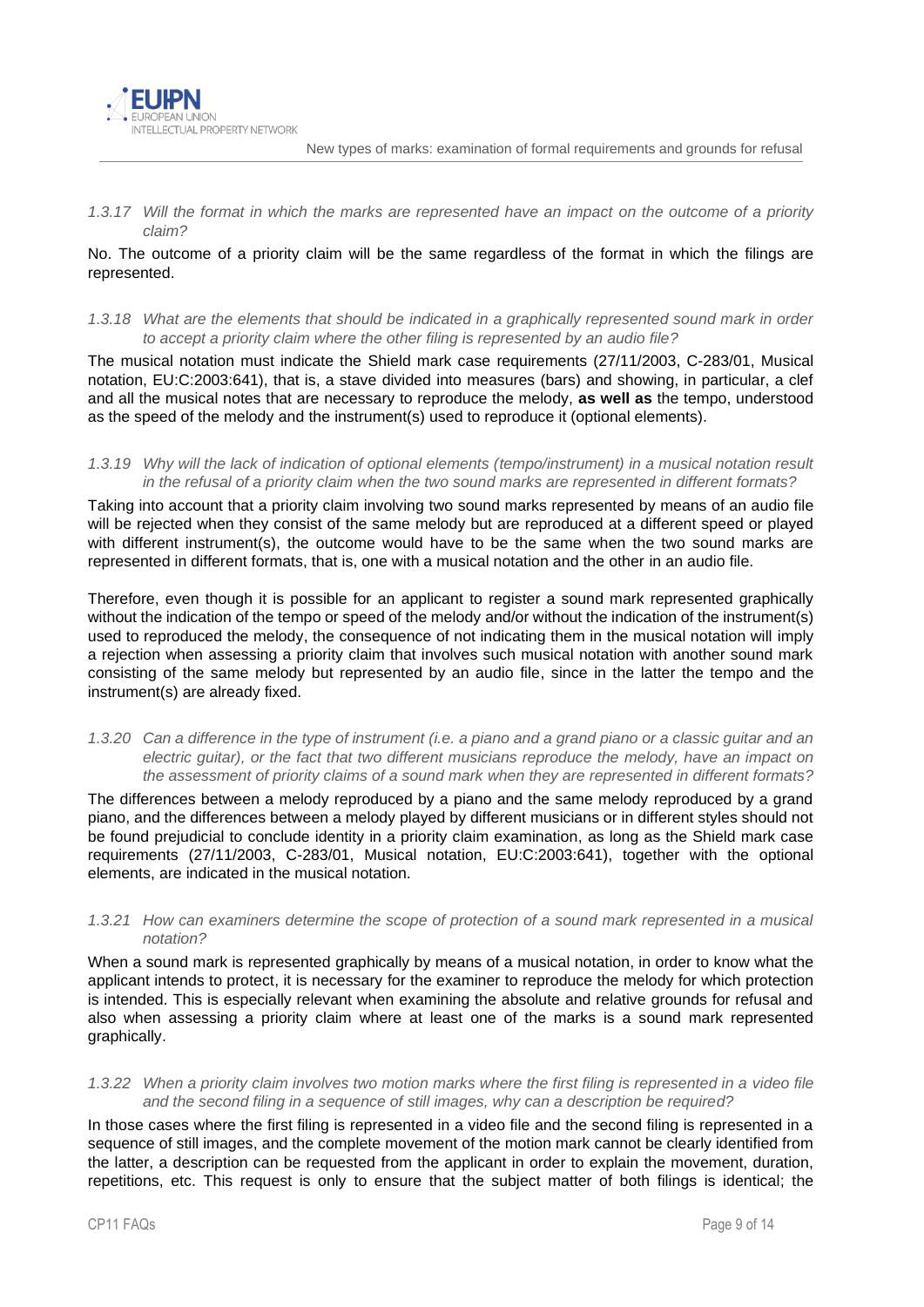

#### description requested will never extend the scope of protection of the mark.

### <span id="page-9-0"></span>**1.4 Principles of the Common Practice: examination of absolute grounds for refusal**

<span id="page-9-1"></span>*1.4.1 Will a consumer perceive a sound, motion, multimedia or hologram as an indication of commercial origin?*

Consumers are accustomed to perceiving conventional types of trade mark such as word and figurative marks as indications of commercial origin. However, this is not necessarily the case when perceiving a sound, motion, multimedia or a hologram mark, since these may not necessarily be affixed to or used with the goods and/or services. For this reason, the Common Practice includes different subsections to address the consumer's perception when confronted with any of the new types of trade mark.

<span id="page-9-2"></span>*1.4.2 What is the purpose of the groups of sound and motion marks included in the Common Practice for the sake of analysis of consumer perception?*

The purpose of the groups of sound and motion marks that have been included in the Common Practice is to facilitate and ensure the full comprehension of the differences that may appear when analysing the consumer's perception when confronted with different sounds and motions. In addition, it is important to keep in mind that these are non-exhaustive lists of groups, and that they should not be understood as a classification of the different types of sound marks or motion marks that can be filed.

<span id="page-9-3"></span>*1.4.3 Can a particular arrangement of different elements of sounds, such as lyrics, a specific melody, intonation and/or a specific way of singing render the mark distinctive as a whole despite containing non-distinctive/descriptive/generic verbal elements?*

Yes. Despite containing non-distinctive/descriptive/generic verbal elements, if a particular arrangement of different elements of sounds is unusual and can be easily recognised by the consumer as an indication of commercial origin, then the sound mark can be considered distinctive as a whole.

<span id="page-9-4"></span>*1.4.4 What other document should be taken into account when assessing distinctiveness of motion, multimedia and/or hologram marks that contain non-distinctive/descriptive/generic verbal and/or figurative elements?*

When assessing distinctiveness of motion, multimedia and hologram marks containing nondistinctive/descriptive/generic verbal and/or figurative element(s) the CP3 Common Principles (<sup>2</sup>) should be taken into account.

<span id="page-9-5"></span>*1.4.5 Can a particular movement render a motion mark that contains non-distinctive/descriptive/generic verbal or figurative elements distinctive as a whole?*

Yes. But only if the particular movement is unusual and striking in itself or creates an unusual and striking visual impact.

<span id="page-9-6"></span>*1.4.6 Would it be possible for a multimedia mark consisting of a combination of both nondistinctive/descriptive/generic image(s) and sound(s) to be considered distinctive?*

Yes. When the multimedia mark contains both non-distinctive/descriptive/generic image(s) and sound(s), it could be possible that such a combination would render the multimedia mark distinctive as a whole when applied for certain goods and/or services.

<sup>(</sup> 2 [\) https://www.tmdn.org/network/documents/10181/278891cf-6e4a-41ad-b8d8-1e0795c47cb1](https://www.tmdn.org/network/documents/10181/278891cf-6e4a-41ad-b8d8-1e0795c47cb1)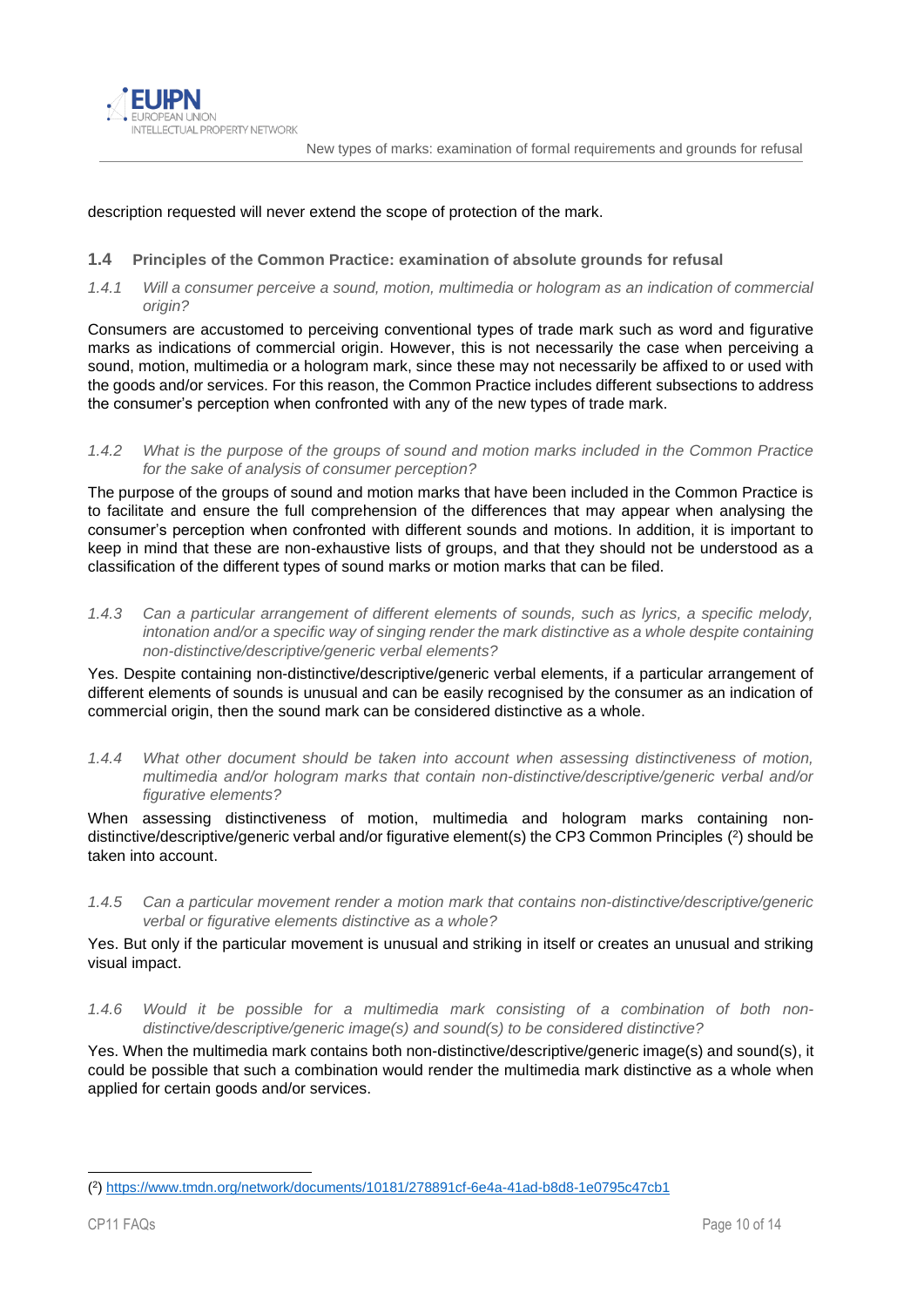# <span id="page-10-0"></span>*1.4.7 Does the holographic effect have an impact on the distinctiveness of a hologram mark?*

Given that the registration of a hologram as a trade mark is a relatively new matter, it is too soon to be certain of the impact that a holographic effect could have on the distinctiveness of a mark. In this regard, the Common Practice leaves open the possibility of a particular holographic effect to be sufficient to render a mark distinctive as a whole, when added to a non-distinctive/descriptive/generic verbal and/or figurative element(s).

<span id="page-10-1"></span>*1.4.8 Does the applicant obtain exclusive rights for the non-distinctive/descriptive/generic verbal and/or*  figurative element(s) of a new type of trade mark that has been considered distinctive as a whole, *due to, for instance, the existence of a particular arrangement of elements of sounds or a particular movement?*

No. The distinctive character lies in the sign as a whole and therefore the scope of protection is limited to the overall composition of the mark, and not to the descriptive/non-distinctive verbal and/or figurative element on its own. Therefore, in those cases the applicant will not obtain exclusive rights for the nondistinctive/descriptive verbal and/or figurative element(s) of the mark.

# <span id="page-10-2"></span>**1.5 Principles of the Common Practice: examination of relative grounds for refusal**

<span id="page-10-3"></span>*1.5.1 Considering that some marks may be represented by different means of representation (e.g. sound marks in musical notation or MP3 file), will the format in which the marks are represented have an impact on the outcome of the comparison of a new type of mark from the visual, aural and/or conceptual point of view?*

No. The outcome of the visual, aural and/or conceptual comparison will be the same regardless of the format in which the marks are represented.

<span id="page-10-4"></span>*1.5.2 What is the purpose of the 'Preliminary remarks' table in Part C – Examination of relative grounds for refusal?*

The Preliminary remarks table includes several assumptions applicable to all the examples included in that part of the Common Practice. The table has been included to ensure a harmonised understanding and application of the principles in all the examples.

#### <span id="page-10-5"></span>*1.5.3 Why is identity not assessed in Part C, Examination of relative grounds for refusal?*

Part A, Section 3, Examination of priority claims of the Common Practice already addresses the concept of identity when it mentions that 'a sign will be considered identical with a trade mark only where it reproduces, without any modification or addition, all the elements constituting the trade mark or where, viewed as a whole, it contains differences so insignificant that they may go unnoticed by an average consumer'.

Taking the above into consideration as well as the General Court of the EU's judgment of 20/02/2013, T-378/11, Medinet, EU:T:2013:83 (<sup>3</sup>), it was agreed to reference the concept of identity set out in Part A of the Common Practice, in order to avoid repetition and to ensure identity in the context of relative grounds was still addressed.

<span id="page-10-6"></span>*1.5.4 Why is the comparison between two sound, motion and hologram marks when they are represented in different formats not addressed in Part C, Examination of relative grounds for refusal?*

Considering that Part A, Examination of formal requirements, of the Common Practice addresses the outcome of a priority claim that involves two sound, motion and hologram marks that are represented in

<sup>(</sup> 3 ) This judgment establishes that, if a concept is used in different provisions of a legal measure, it must, for reasons of coherence and legal certainty, and particularly if it is to be interpreted strictly, be presumed to mean the same thing, irrespective of the provision in which it appears.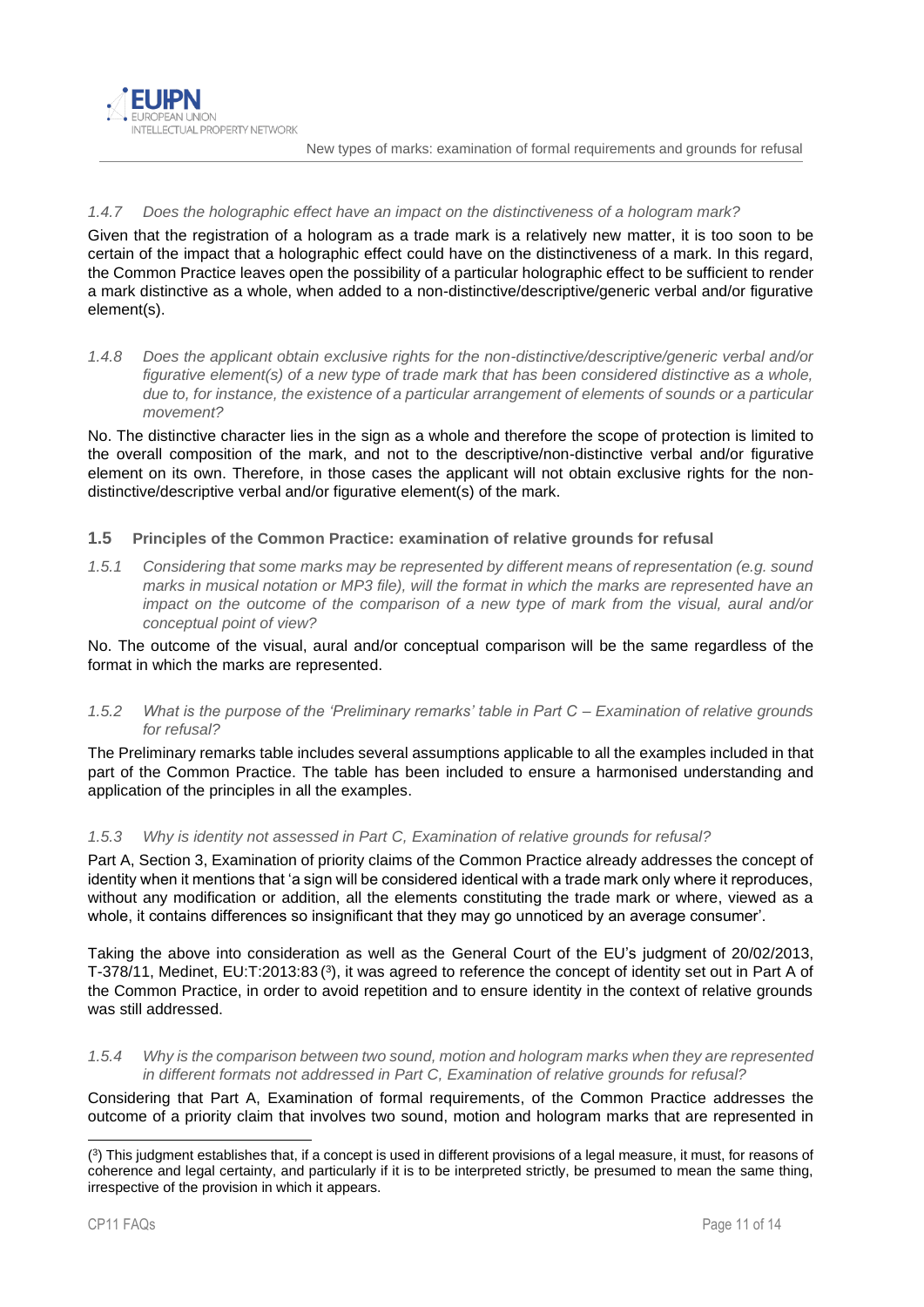different formats, and that the outcome of the assessment is the same regardless of the format, it was decided not to include any reference in Part C on how to carry out the visual, aural and conceptual comparison of such marks represented in different formats. The reason was to avoid repetition and make the document more user friendly and easy to read.

<span id="page-11-0"></span>*1.5.5 Does the pronunciation of the verbal element contained in a sound mark or in the sound of a multimedia mark have any impact on the aural comparison of such marks between them or with other types of marks?*

Yes. The pronunciation of the verbal element in a sound or a multimedia mark is already fixed and, therefore, the way in which it is reproduced in the mark has to be taken into account. However, in the case of a word mark (or another type of mark containing written verbal elements), the pronunciation of the verbal element will depend on the rules of pronunciation of the relevant public. For this reason, if the verbal element in the sound mark or in the sound of the multimedia mark is sung, such marks will be aurally similar to a certain extent to marks which contain the same element in written form, whereas if it is spoken with normal intonation following the rules of pronunciation of the relevant public, then the marks could be considered aurally at least highly similar.

# <span id="page-11-1"></span>**1.6 Examples in the Common Practice**

# <span id="page-11-2"></span>*1.6.1 Are the examples in the Common Practice taken from real trade mark applications?*

No. Since it could be either beneficial or harmful to the corresponding owners or applicants, using real examples in the Common Practices involving either national or EU trade marks has been avoided. Instead, real cases are used as inspiration to create clear-cut examples that can serve to illustrate the principles, conclusions and recommendations included in the document.

<span id="page-11-3"></span>*1.6.2 Why does the Common Practice include examples in which sound and motion marks are*  represented graphically if the conventional ways of representing those types of marks are out of *the scope of the CP11 project?*

The objective of including such examples is to provide examiners and users with clear guidance on:

- the consequences of selecting a concrete type of mark when filing a trade mark using a means of representation which is valid for more than one type of mark. By way of example, even though a musical notation in an image file is a valid means of representing a sound mark, this can also be accepted as a figurative mark and, therefore, if the applicant selects figurative mark, and no other information indicates that the intention was to apply for another type of trade mark, the protection offered by the registration will not cover the sound.
- the outcome of a priority claim that involves two sound, motion, or hologram marks represented by different means of representation (e.g. graphically represented and audio/video file).
- <span id="page-11-4"></span>*1.6.3 Should it be understood that the examples included in Part A of the Common Practice can be registered as trade marks because they do not fall under any of the grounds for refusal of Article 4(1) TMD?*

No. The examples in Part A of the Common Practice are included to illustrate the corresponding principles included in Part A regarding the examination of formal requirements of the new types of trade mark, but do not necessarily fulfil the requirements for absolute grounds for refusal of Article 4(1) TMD.

<span id="page-11-5"></span>*1.6.4 Should it be understood that the examples included in Part B of the Common Practice that do not fall under a concrete ground for refusal mean that they cannot fall under any other grounds for refusal of Article 4(1) TMD?*

The fact that the examples do not fall under the concrete ground for refusal that they are illustrating does not mean that those examples do not fall under any other grounds for refusal. For instance, the fact that an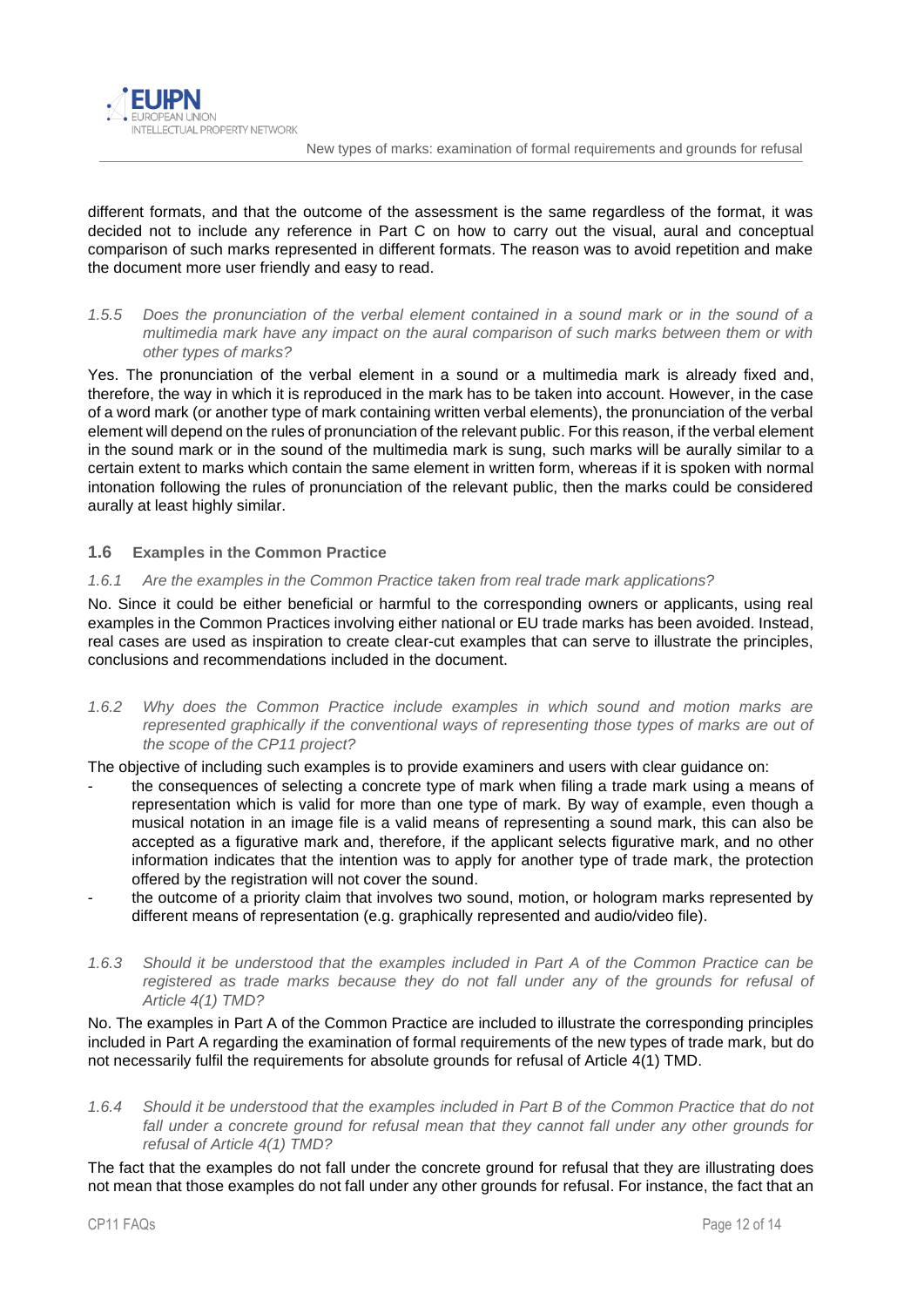

example is considered clear and precise may not necessarily imply that it will be considered distinctive according to Article 4(1)(b) TMD. Likewise, the fact that an example is considered non-descriptive does not imply that it will be considered inherently distinctive.

# <span id="page-12-0"></span>*1.6.5 The Common Practice includes three tables with a text explaining hypothetical hologram marks instead of including real representations of hologram marks. What is the reason behind this?*

With regard to the examples illustrating the principles related to hologram marks, the initial intention was to create an example for each part of the Common Practice. However, the fact that holograms need a physical surface or structure to be seen makes them difficult to create and less malleable for modification. This situation hindered the creation of more examples as for the rest of the marks.

In this regard, instead of leaving the principles contained in Part B. Subsection 3.5.3 Non-distinctive hologram marks, and Section 4.5 Descriptive hologram marks, without suitable examples, there was a common agreement to include verbal wordings explaining how a hologram would have to be depicted. This wording aims to illustrate for the readers of the Common Practice, at least to some degree, the principle behind the relevant sections, and to help both the users and the examiners to understand the principles.

# <span id="page-12-1"></span>*1.6.6 Why do some examples include the degree of similarity, particularly, the wording 'to a certain extent'? What does it mean?*

Although the general approach in Part C of the Common Practice is to mention in the reasoning only if the marks are 'similar' or 'dissimilar' from each perspective (visual, aural, conceptual), in some of the examples it was very complicated to find a common agreement without mentioning the degree of similarity. Since some MS IPOs found specific examples similar to a low degree whereas, for others, the degree of similarity was higher (including average and high), the expression '*similar to a certain extent*' was included instead of deleting valuable examples.

The relevant wording, as stated in the preliminary remarks that apply to all the examples included in Part C, means that the signs are similar but not necessarily to a high or average degree.

# <span id="page-12-2"></span>*1.6.7 Why is the expression of 'at least highly similar' used in some of the examples included in Part C?*

The expression 'at least highly similar' is used to mean that the marks can be aurally identical or at least highly similar. This was agreed as a compromise between the MS IPOs because, for some, it is not possible for two such marks to be aurally identical due to the differences in the types of mark.

#### <span id="page-12-3"></span> $\overline{2}$ **Methodology**

# <span id="page-12-4"></span>**2.1 How were IPOs and UAs involved in the project?**

Different questionnaires about the examination of formal requirements, absolute and relative grounds for refusal of new types of trade mark were sent out to the MS IPOs, non-EU IPOs and UAs to collect and analyse their replies.

Furthermore, at several stages of the project, the draft Common Practice was published to get feedback from all the interested parties to guarantee that any concerns expressed could be considered, analysed and discussed by the Working Group members in the corresponding meetings (Working Groups, workshops, etc.). Additionally, when a meeting was not preceded by a publication, external consultations took place, in which the document was circulated among different stakeholders in order to collect feedback to be addressed and discussed during those meetings.